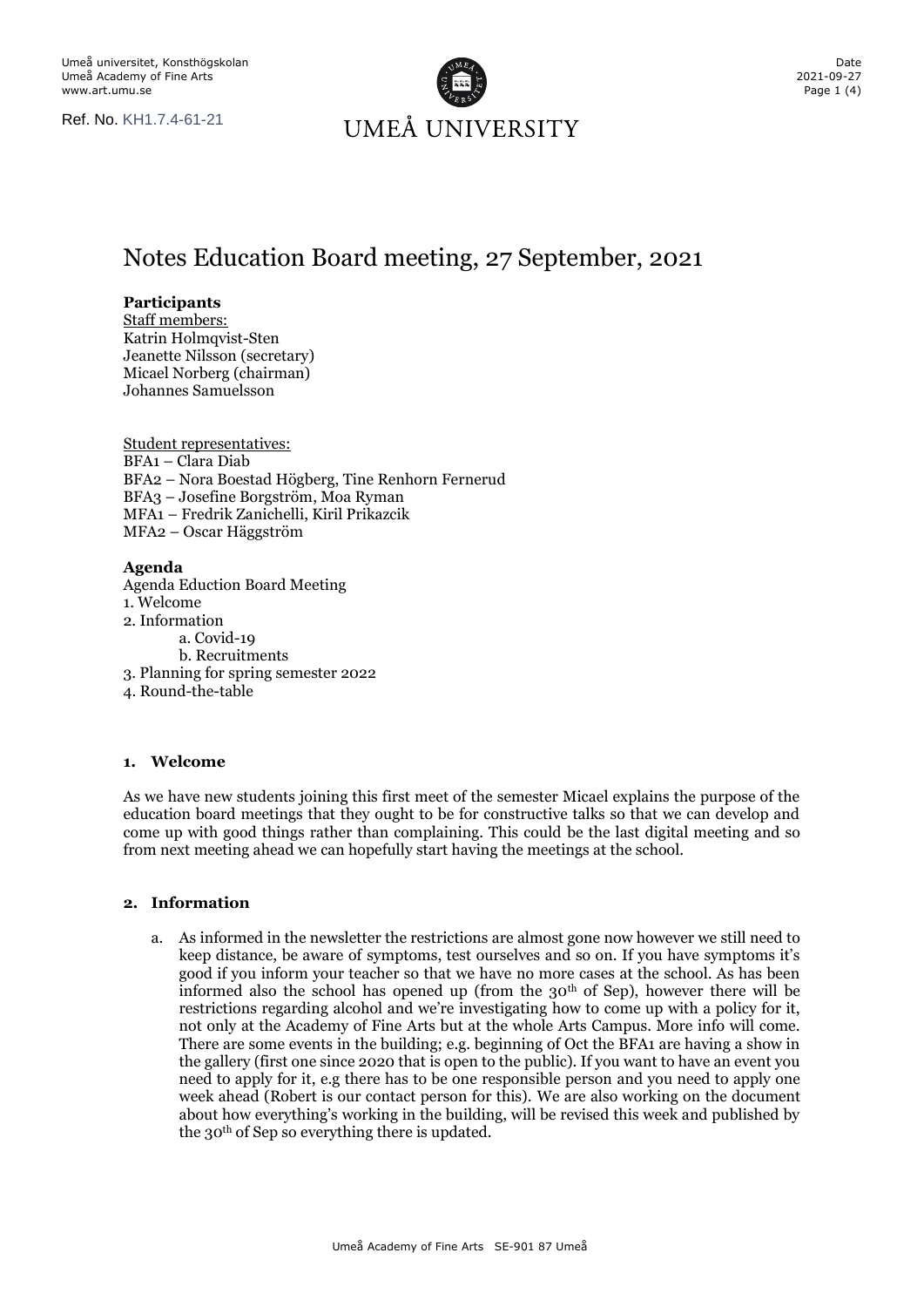

b. Our post-doc Lisa Torell is leaving us at the end of this month after two years (normal time for a post-doc position). She will have an open lecture on the  $1<sup>st</sup>$  of Nov about being a postdoc. We hope to recruit a new post-doc position but this will probably be next year and in collaboration with UmArts. We're recruiting a substitute (associate professor) at the moment (2 year position, 50 %) and we're recruiting an adjunct to the workshops (75 % position, deadline for applying is end of Sep). Hopefully this person can start in November. Finally as informed in a newsletter Katrin and Micael will leave their positions and the dean at the faculty is at the moment working on finding someone who can take on the position as head of department. It will be an internal recruitment within the university but we know nothing more at the moment. A question regarding the recruitment of head of department came up and that was if the students can have recommendations or be part of the process in some way. The answer is not really as this is an internal process. On the other hand you have the possibility to work with your student union representative which are part of many committees and groups within the university on a faculty level although it's in fact handled differently when finding a new head of department as this is an assignment and not a position as when hiring professors and adjuncts.

## **3. Planning for spring semester 2022**

A starting point is to discuss your wishes with your main teacher. For the next education board meeting if you have any ideas you should have discussed and agreed on them within your class so that all the class representative has a chance to bring them up. This idea is so that you as students can have some influence in the planning process. So think about which workshops and artists you would like to invite to the school and present them at the next education board meeting.

Open House is an event we normally have once a year but we haven't had it for a long time now. Katrin's idea last year was to have it in February last year but because of the pandemic it didn't happen. It's good to have this event at the same time as the application is open so that people who consider applying to our programmes have a chance to come and visit and see the school. This seems to be the best time of the year also from our students' point of view because it's in the beginning of a new semester, people have come back from their Christmas breaks, are rested and up for it. The studios are commonly open for visitors during this event and appreciated for visitors if you can be a host of your own studio. Other appreciated activities from the past have been market place, auction and that potential students could have their portfolios with them (work samples they intended to apply with) in order to discuss with teachers and students and get feedback. Katrin will for the next time check with the others at the Arts Campus so that no one plans for a big event that would collide with our open house.  $11<sup>th</sup>$  of Dec it's planned for a Christmas market in the museum shop at Bildmuseet [https://www.bildmuseet.umu.se/en/events/christmas-market-in-the-museum-shop-](https://www.bildmuseet.umu.se/en/events/christmas-market-in-the-museum-shop-_10788618/) [\\_10788618/](https://www.bildmuseet.umu.se/en/events/christmas-market-in-the-museum-shop-_10788618/)

A reminder that the Berlin apartment is open for booking (this has been announced already in our newsletter but for those of you who have missed that info here's the link to the page with info how to go about if you want to go there: [https://www.umu.se/student/konsthogskolan/projektvistelse](https://www.umu.se/student/konsthogskolan/projektvistelse-i-berlin/)[i-berlin/](https://www.umu.se/student/konsthogskolan/projektvistelse-i-berlin/)

KUNO – the Nordic-Baltic network that we are part of will soon have their annual meeting. It will take place in Tallin this year. Now that the society is opening up more and more express courses offered within the network will also become on-site instead of just in digital form which has been the case lately. As soon as an express course is offered and opened up for students in the network it's published here[: https://www.kunonetwork.org/available-courses](https://www.kunonetwork.org/available-courses) and the school commonly informs about it by sending out an email.

## **4. Round-the-table**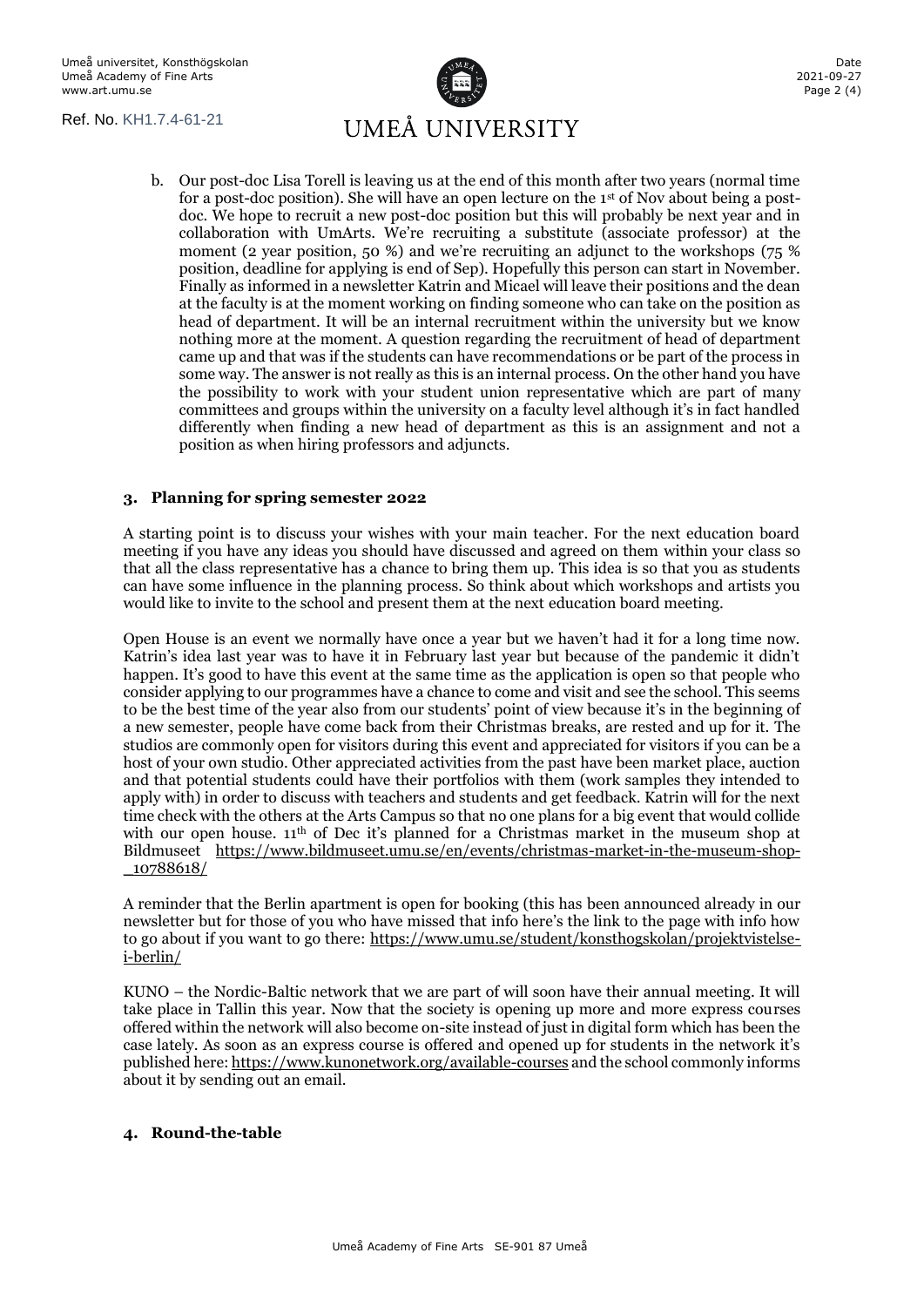

#### MFA2:

Oscar lets us know that the class is planning for an event (exhibition) but since this is outside the school it's also something the class takes care of by themselves and no need to apply for anything as normal routine when inside the school.

#### MFA1:

Nothing special. In terms of exhibition first one if Kristina has no other plans will be at Alva (gallery space at the hospital) next semester. Micael will find out from Kristina and Per if an exhibition is planned for the class this semester.

#### BFA3:

Textile workshop? Katrin will have a meeting with Curiosum and negotiate if and if so how we can use their textile workshop. They have sent a mail with information on this and the price list attached. As soon as we know something info will be sent out. A wish for new sewing machines came up. Last time it came up Robert investigated and found that there was nothing wrong with the ones now available however a proper space for them has to be arranged and at the moment we're lacking that. Could it perhaps be arranged for in a corner/end of a corridor if any mess can be cleaned first and it can be kept clean? Katrin will bring it up with Robert and you can send a mail to Robert, Micael or Katrin or all three if you have any specific suggestions of a proper space.

Moa in BFA3 is the new work environment contact person among the students while Robert is the contact person for the staff. A work environment meeting will take place Wed 29th Sep. After that it's good if info is sent out to students/staff what was brought up at the meeting.

#### BFA2:

A question raised by the class is the hours that the machines in the workshops are up and running. It would be good if the time can be extended so not just office hours and so that students can use the machines without a teacher being present. For example at Valand they have made it possible that if only a minimum of three people are present and you have a card/licence that you know how to use a machine it's possible to use it without a teacher/technician being present. People find it very limiting when it's not possible to work with the machines in the evenings and/or during weekends. Regarding the hand tools could the workshop staff come up with some solution to prevent the tools from disappearing so that some tools at least are possible to use after office hours and weekends. The problem is that the work environment policies are very strict and it comes down to the fact that someone is always responsible in case something happens but Katrin and Micael will investigate this to find out more how it's handled at the other art schools and see if it's possible to change anything the way we have it.

The lids of the bins for oil painting are not closing properly. Now things need to be put on top in order for them to be completely closed. Micael will check this with Robert.

There is no dishwasher in the students' kitchen and more microwaves would be good to have. The problem is that the pipes in the building are not made for an industrial dish washer as they clog up and the problem wouldn't be solved with a normal dish washer either according to Robert but Micael will check again with Robert to see if it would at all be possible to get a dish washer. The problem is the clogging and this has to be solved somehow first before we can consider installing a dish washer since that costs too much money if it happens all the time. Microwaves however is less of a problem. There used to be four but after two of them broke during the summer there are now only two since they were not replaced. This is not a problem and no big costs involved in getting more. Katrin will bring it up at the environment meeting and inform him that new ones should be ordered.

#### BFA1:

Seems like the sound studio is down-prioritized and we are wonder if this is the case? There is sound equipment at Humlab which we are also paying for together with all the other departments at the faculty and so we should use it as they have a much better sound studio than we do. Daniel Westman